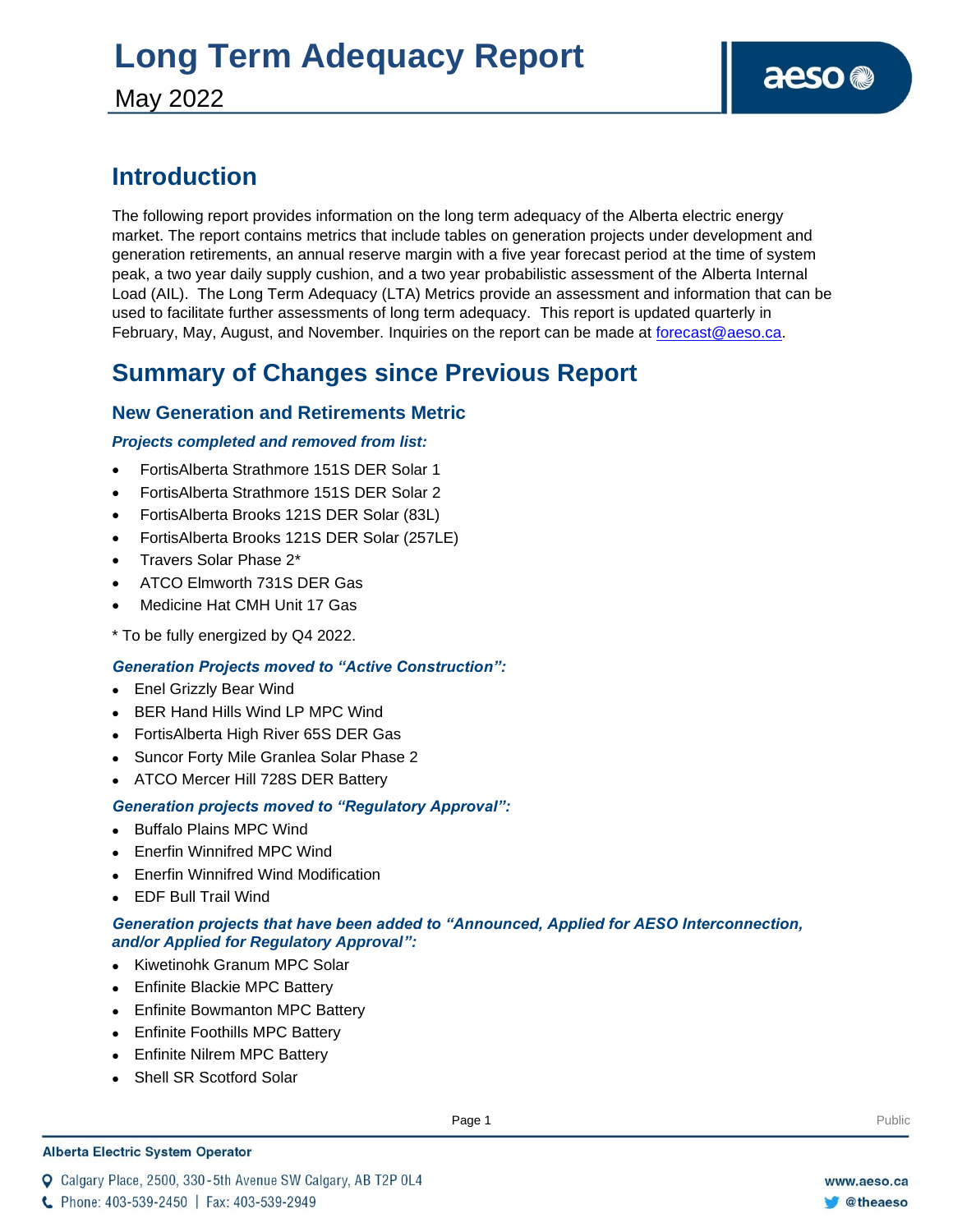

- ⚫ TA Alberta Hydro WaterCharger Battery
- ⚫ EER Foothills Solar II
- ⚫ Fortis Nilrem 574S DER Battery
- ⚫ CEC Beddington 162S Gas
- ⚫ Greenlight MPC Gas
- ⚫ EDF Cypress 3 Wind
- EDF Bull Trail 2 Wind
- ⚫ Fortis Ponoka 331S DER Solar Battery
- ⚫ Fortis Duchess 339S DER Solar Battery
- ⚫ Cache Rising Sun Solar
- ⚫ Fortis Peace Butte 404S DER Wind
- ⚫ PRD Halsbury Solar
- ⚫ CP Genesee GN2 Modification
- ⚫ Red Deer Red Deer MPC Solar
- ⚫ Kneehill MPC Solar
- ⚫ Dolcy Solar Battery
- ⚫ ATCO Goodfare 815S DER Battery
- ⚫ CP Rolling Hills MPC Wind

#### *Generation projects that have been added to on hold status:*

 $\bullet$  -

#### *Generation projects that have been removed:*

- ⚫ ATCO Monitor 2 774S DER Solar
- Fortis Duchess 339S DER Solar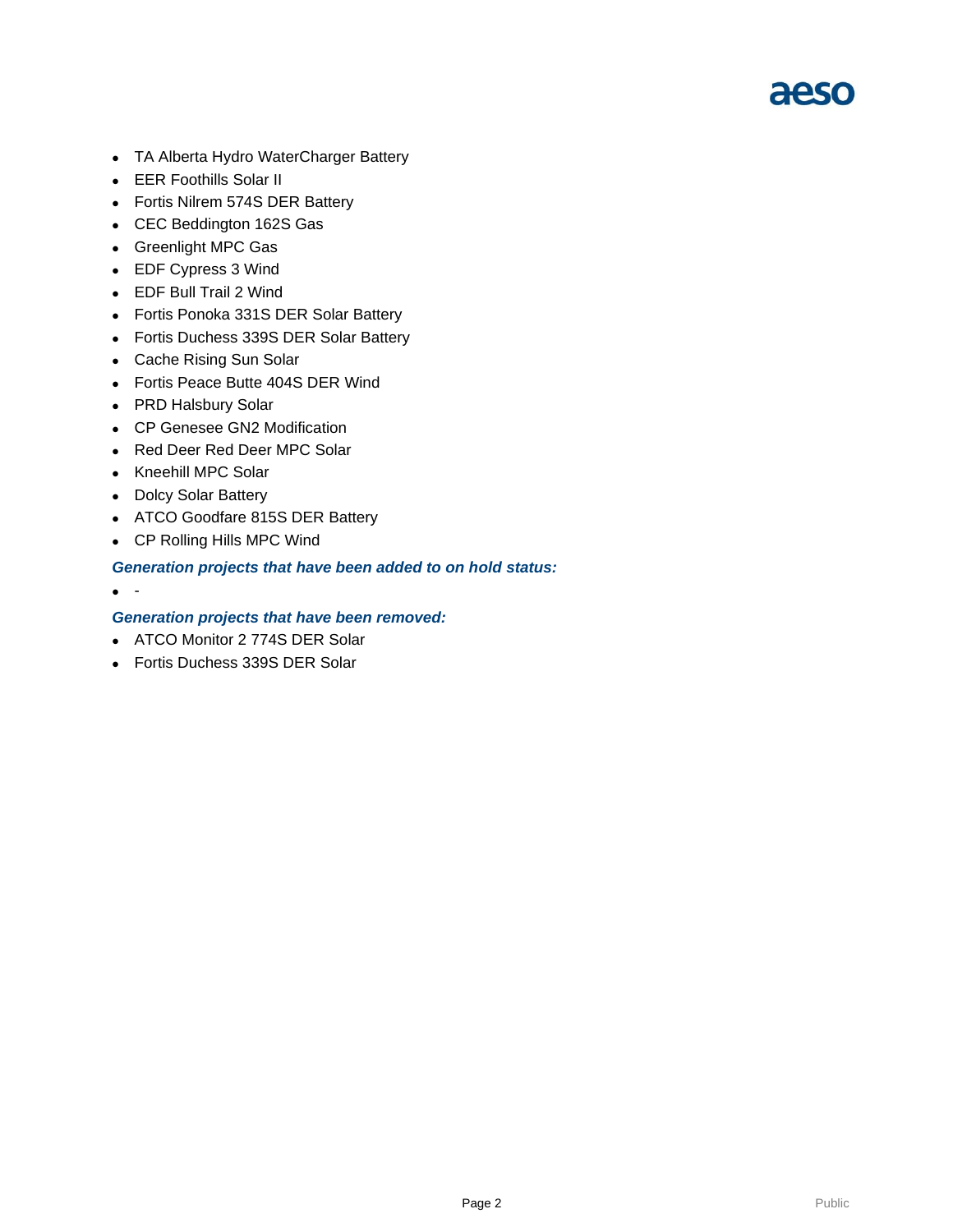

### *Other changes to generation projects***:**

| <b>Project</b>                                   | <b>Change</b>                     |
|--------------------------------------------------|-----------------------------------|
| RESC - McLaughlin WAGF                           | New ISD of Jun-2023 from Nov-2022 |
| Greengate Power - Paintearth Wind Farm           | New ISD of Jul-2023 from Apr-2023 |
| Turning Point Gen - Canyon Creek PHES Storage    | New ISD of Jul-2024 from Oct-2023 |
| Spirit Pine - Lone Pine WAGF                     | New ISD of Dec-2024 from Jan-2999 |
| HEP Capital - Alderson Solar                     | New ISD of Dec-2022 from Jan-2024 |
| Fortis Alberta - 255S Vulcan Faribault Farms P/V | New ISD of Sep-2022 from Feb-2022 |
| FortisAlberta - 498S Tilley DG PV                | New ISD of Jul-2022 from Mar-2022 |
| FortisAlberta - Coaldale 254S DER Solar 3        | New ISD of Apr-2022 from Feb-2022 |
| FortisAlberta – Monarch 492S DER Solar           | New ISD of Apr-2022 from Feb-2022 |
| BowArk Energy - Lanfine North Wind WAGF          | New ISD of Nov-2022 from Sep-2022 |
| TransAlta - Garden Plain Wind                    | New ISD of Aug-2022 from Jul-2022 |
| FortisAlberta - Conrad DER Solar                 | New ISD of Jun-2022 from Feb-2022 |
| FortisAlberta - Namaka DER Solar                 | New ISD of Oct-2021 from Apr-2022 |
| Fortis Alberta - Conrad DER Solar 2              | New ISD of Jun-2022 from Feb-2022 |
| ATCO - Michichi DER Solar                        | New ISD of Nov-2023 from Nov-2022 |
| Solar Krafte - Rainier                           | New ISD of Dec-2023 from Jul-2024 |
| Pengrowth - Cold Lake Area Energy Centre         | New ISD of Apr-2025 from Apr-2024 |
| EDF - Cypress Wind                               | New ISD of Aug-2022 from Nov-2022 |
| <b>ENGIE - Buffalo Trail North MPC Wind</b>      | New ISD of Aug-2024 from Mar-2023 |
| ATCO - Sarah Lake 743S DER Geothermal            | New ISD of Jul-2022 from Jun-2022 |
| ATCO - Michichi Creek 802S DER Solar             | New ISD of Feb-2023 from Jun-2022 |
| RESC - Enterprise MPC Solar                      | New ISD of Jun-2023 from Aug-2022 |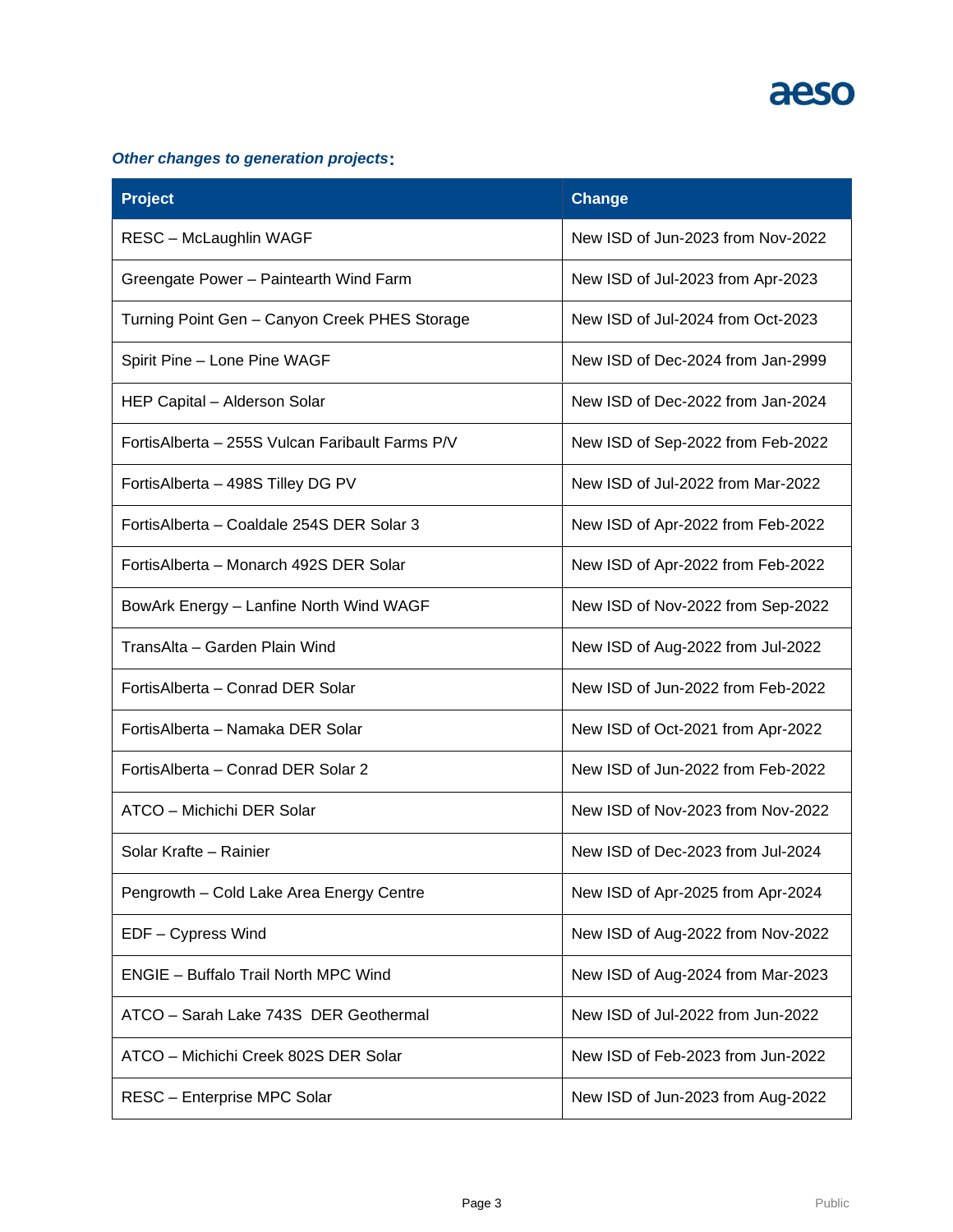| FortisAlberta - High River 65S DER Gas            | New ISD of Nov-2022 from Jan-2999 |
|---------------------------------------------------|-----------------------------------|
| EDF - North Slope Solar                           | New ISD of Sep-2023 from Aug-2023 |
| FortisAlberta - Vulcan 255S DER Solar             | New ISD of Jun-2023 from May-2022 |
| ATCO - Fieldgate 824S DER Gas                     | New ISD of Oct-2022 from Jun-2022 |
| RESC - Aurora MPC Solar                           | New ISD of Jul-2023 from Dec-2022 |
| Old Elm Wind - Old Elm Wind                       | New ISD of Dec-2023 from Jan-2999 |
| EDF - Cypress 2 Wind                              | New ISD of Aug-2022 from Nov-2022 |
| RESC America Development - RESC Big Sky MPC Solar | New ISD of Jan-2024 from Jun-2023 |
| ATCO - Oyen 767S DER Solar                        | New ISD of Dec-2022 from Jul-2022 |
| Fortis - Blackmud DER Solar                       | New ISD of Apr-2024 from Nov-2022 |
| Fortis - Leduc DER Solar                          | New ISD of Apr-2024 from Nov-2022 |
| Fortis - Devon DER Solar                          | New ISD of Apr-2024 from Nov-2022 |
| Kiwetinohk - Homestead MPC Solar                  | New ISD of Mar-2024 from Dec-2023 |
| <b>ENMAX - Barlow Park DER Solar</b>              | New ISD of Oct-2022 from Sep-2022 |
| Greengate - Luna 2 MPC Solar Battery              | New ISD of Apr-2024 from Mar-2024 |

### **Reserve Margin Metric**

The reserve margin has been updated to reflect changes to the project list and the updated 2021 LTO system load forecast.

### **Supply Cushion Metric**

The forecast supply cushion has been updated to reflect the new time period and updated using the 2021 LTO Alberta Internal Load forecast.

### **Two Year Probability of Supply Adequacy Shortfall Metric**

New values for the metric have been calculated with Total Energy Not Served equaling 11 MWh. This value is below the 1,982 MWh threshold. The forecast PSAS has been updated to reflect the new time period and updated using the 2021 LTO Alberta Internal Load forecast.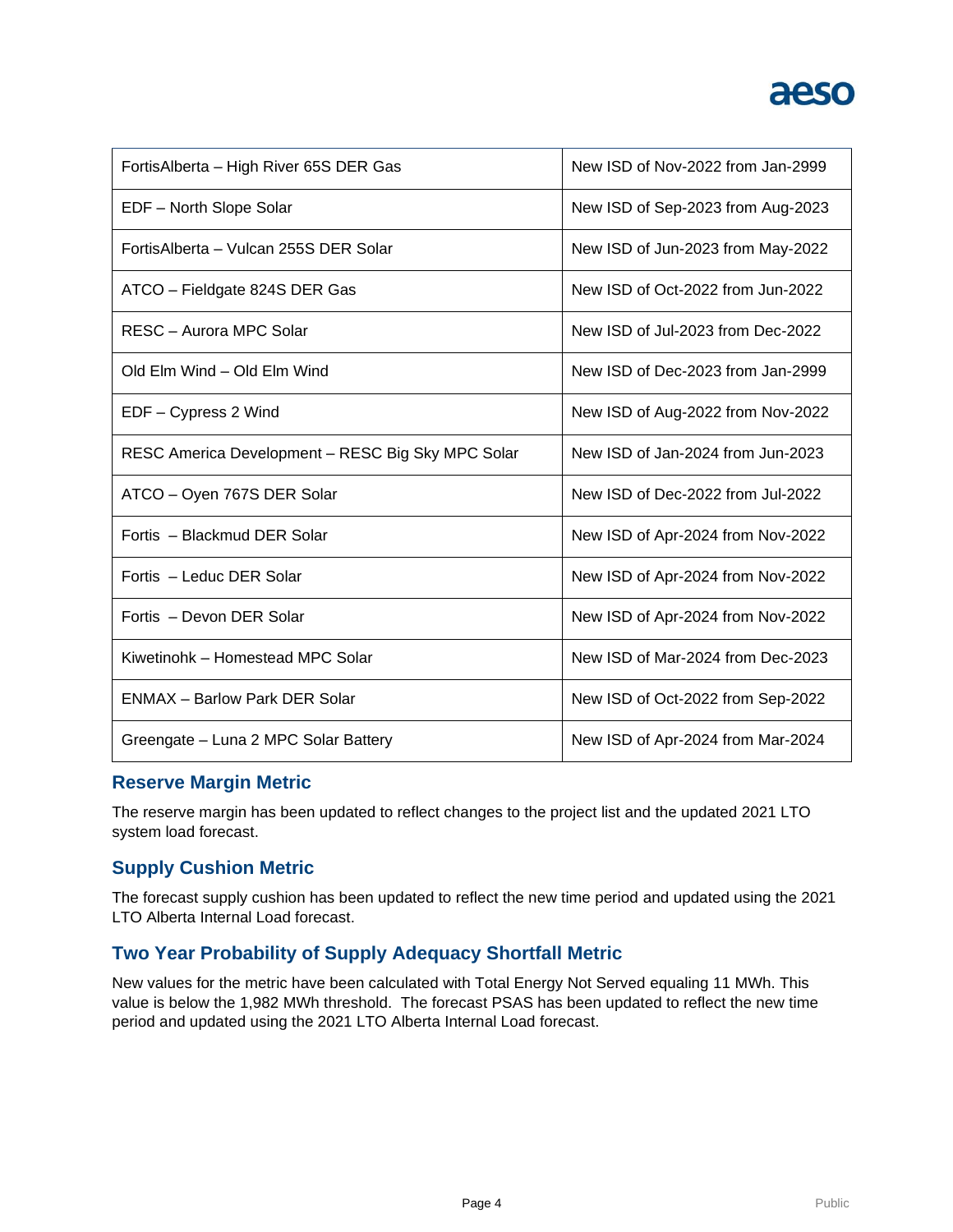### **New Generation Projects and Retirements Metric**

The New Generation Projects and Retirements Metric is a summary of generation at various stages of development in Alberta and is shown in Tables 1 to 5 below. In Alberta's deregulated electricity market competitive forces determine the location, magnitude, and timing of new generation additions. Information on prospective generation additions and retirements provides context for the future market in Alberta. The information is drawn from a variety of public sources and includes new generation, changes to existing generation and the retirement of generating units. Changes in project in-service dates (ISDs) and regulatory stages occur as projects move forward and/or market conditions change. Current information on connection project ISDs can be found in the [AESO Project List](https://www.aeso.ca/grid/connecting-to-the-grid/) and information on power plant applications can be found at the [Alberta Utilities Commission](http://www.auc.ab.ca/) website.

#### **Table 1: Generation Projects under Construction**

| Sponsor(s)             | <b>Project Name</b>            | <b>Fuel</b> | <b>Unit</b><br><b>Capacity</b> | <b>ISD</b> |
|------------------------|--------------------------------|-------------|--------------------------------|------------|
| Suncor                 | Forty Mile Granlea WAGF        | Wind        | 200                            | May-2022   |
| Fortis                 | Monarch 492S DER Solar         | Solar       | 24                             | May-2022   |
| Fortis                 | Namaka DER Solar               | Solar       | 20                             | May-2022   |
| <b>Capital Power</b>   | Genesee 3 Change               | Coal        | 6                              | May-2022   |
| <b>ATCO</b>            | Mercer Hill 728S DER Battery   | Storage     | 20                             | Jun-2022   |
| <b>Greengate Power</b> | <b>Wheatland WAGF</b>          | Wind        | 120                            | Jun-2022   |
| Fortis                 | Conrad DER Solar 1             | Solar       | 23                             | Jun-2022   |
| Fortis                 | Conrad DER Solar 2             | Solar       | 22                             | Jun-2022   |
| Fortis                 | 498S Tilley DG PV              | Solar       | 22                             | Jul-2022   |
| <b>ATCO</b>            | Sarah Lake 743S DER Geothermal | Gas         | 21                             | Jul-2022   |
| Fortis                 | Spring Coulee 385S Solar DG    | Solar       | 29                             | Aug-2022   |
| <b>CNRL</b>            | Primrose East 641S Gas         | Gas         | 32                             | Aug-2022   |
| <b>ATCO</b>            | Ethel Lake 717S DER Wasteheat  | Wasteheat   | 19                             | Aug-2022   |
| TransAlta              | Garden Plain Wind              | Wind        | 131                            | Aug-2022   |
| <b>Joss Wind</b>       | Jenner MPC WAGF                | Wind        | 122                            | Aug-2022   |

**Alberta Electric System Operator** 

Q Calgary Place, 2500, 330-5th Avenue SW Calgary, AB T2P 0L4

C Phone: 403-539-2450 | Fax: 403-539-2949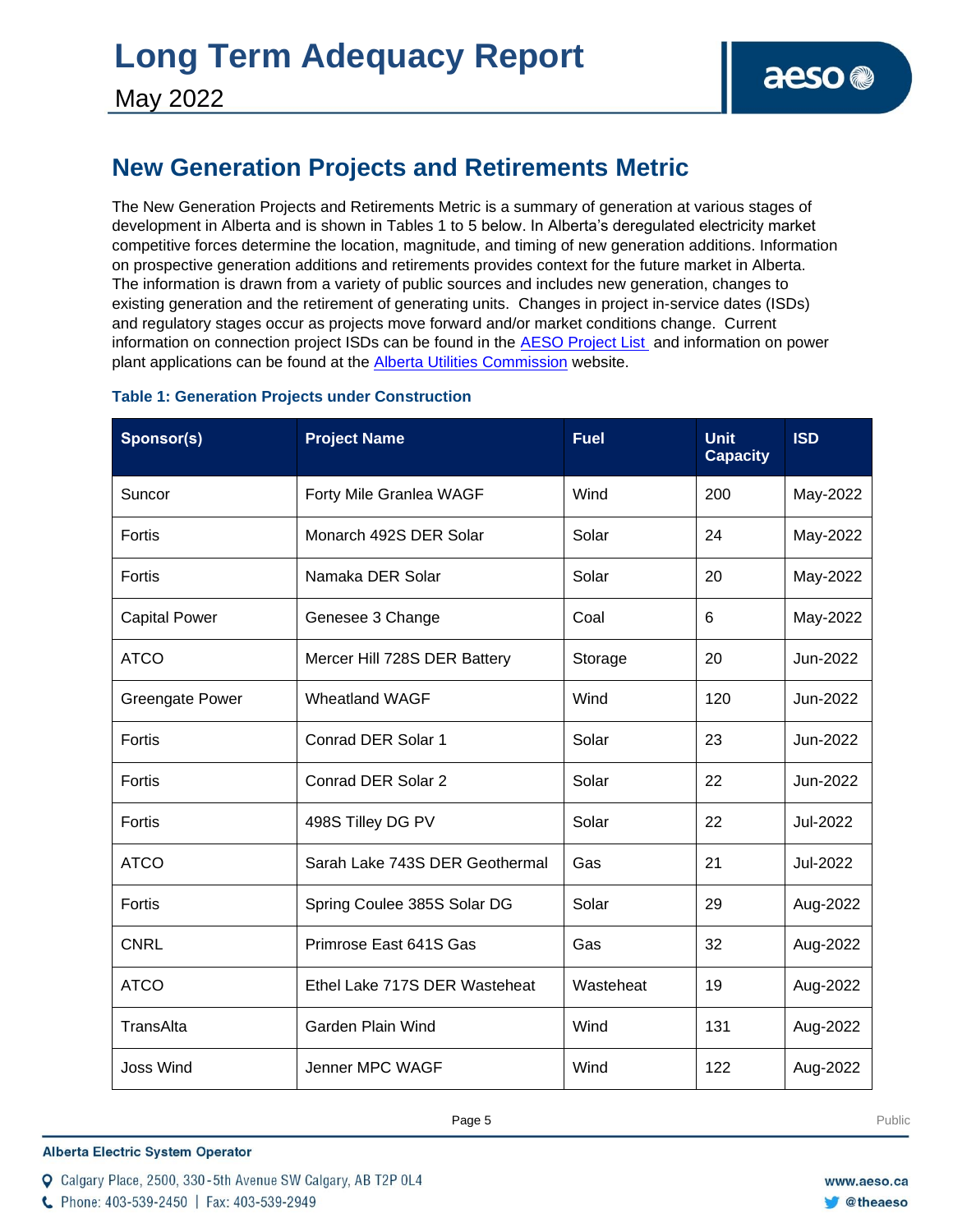| <b>Joss Wind</b>              | Jenner WAGF - Phase 2                   | Wind    | 71.4  | Aug-2022 |
|-------------------------------|-----------------------------------------|---------|-------|----------|
| <b>Joss Wind</b>              | Jenner Wind Phase 3                     | Wind    | 106   | Aug-2022 |
| <b>EDF</b>                    | <b>Cypress Wind Project Connection</b>  | Wind    | 201.6 | Aug-2022 |
| Fortis                        | Enchant 447S DER Solar                  | Solar   | 23    | Aug-2022 |
| Fortis                        | Enchant 447S DER Solar 2                | Solar   | 18    | Aug-2022 |
| Fortis                        | Enchant 447S DER Solar 3                | Solar   | 10    | Aug-2022 |
| Fortis                        | Enchant 447S DER Solar 4                | Solar   | 24    | Aug-2022 |
| Fortis                        | 255S Vulcan Faribault Farm DG P/V       | Solar   | 22    | Sep-2022 |
| Fortis                        | <b>Buffalo Atlee Cluster 1 WAGF</b>     | Wind    | 18    | Sep-2022 |
| Fortis                        | <b>Buffalo Atlee Cluster 3 WAGF DER</b> | Wind    | 17    | Sep-2022 |
| <b>EPCOR</b>                  | WSI DG Solar                            | Solar   | 13.6  | Sep-2022 |
| <b>EPCOR</b>                  | WSI DG Solar                            | Storage | 4     | Sep-2022 |
| Fortis                        | <b>Buffalo Atlee Cluster 2</b>          | Wind    | 14    | Sep-2022 |
| <b>BER Hand Hills Wind LP</b> | Hand Hills MPC Wind                     | Wind    | 145   | Sep-2022 |
| Wild Run                      | Grizzly Bear Wind                       | Wind    | 120   | Oct-2022 |
| Fortis                        | Stavely 349S DER Solar                  | Solar   | 8.5   | Oct-2022 |
| Pattern                       | Lanfine North Wind                      | Wind    | 150.5 | Nov-2022 |
| Fortis                        | High River 65S DER Gas                  | Gas     | 13    | Nov-2022 |
| Fortis                        | Empress 394S DER Solar 1                | Solar   | 22.5  | Nov-2022 |
| Fortis                        |                                         |         |       |          |
|                               | Empress 394S DER Solar 2                | Solar   | 16    | Nov-2022 |
| Fortis                        | Bassano 435S DER Solar                  | Solar   | 10    | Feb-2023 |
| Nutrien                       | <b>Redwater Cogen</b>                   | Gas     | 30    | Mar-2023 |
| Dunmore Solar Inc.            | Dunmore Solar                           | Solar   | 216   | Apr-2023 |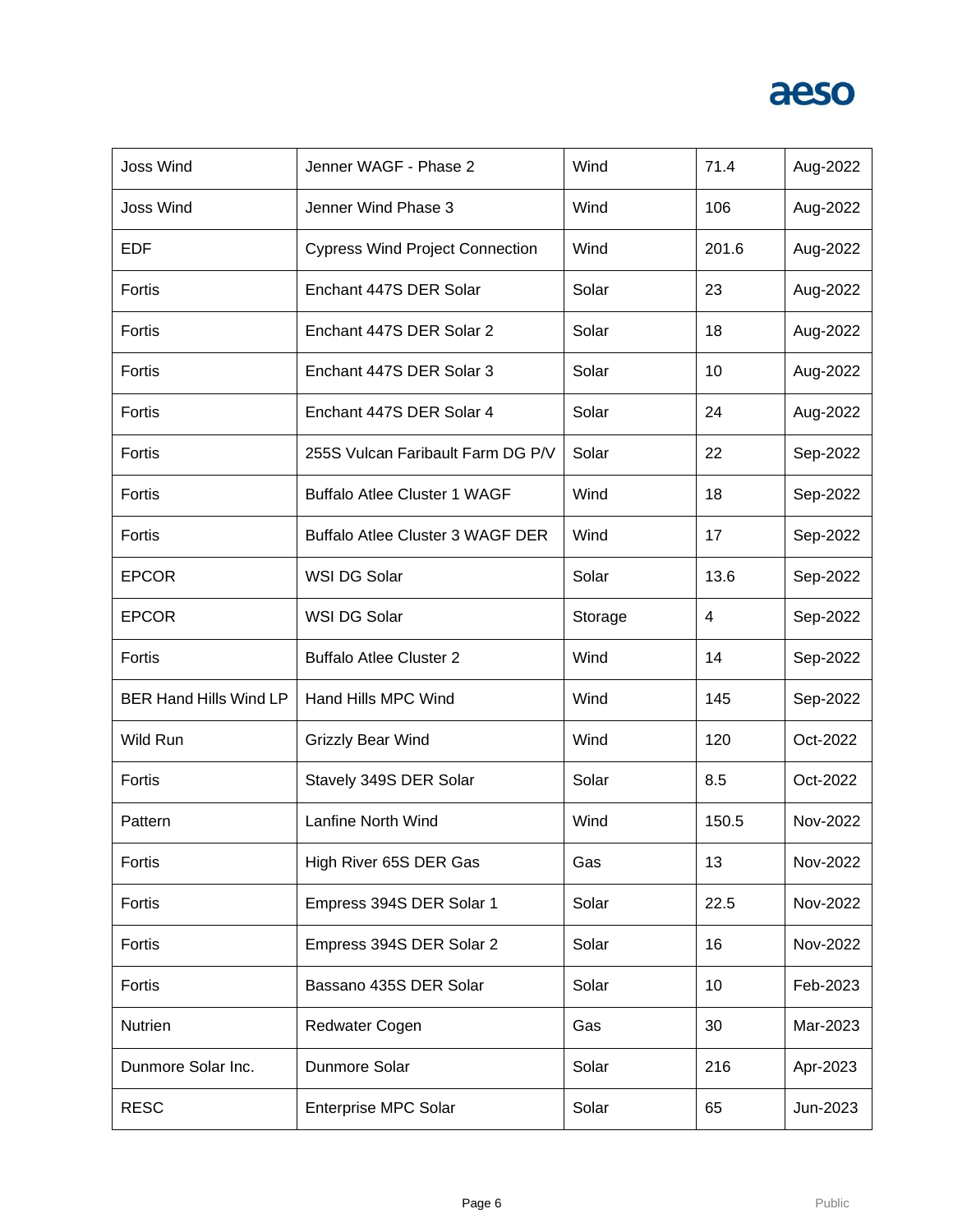| Greengate Power | <b>Stirling WAGF</b>             | Wind  | 115   | Jun-2023 |
|-----------------|----------------------------------|-------|-------|----------|
| Fortis          | Vulcan 255S DER Solar            | Solar | 15    | Jun-2023 |
| Cascade         | Combined Cycle Phase 1           | Gas   | 450   | Sep-2023 |
| Cascade         | Combined Cycle Phase 2           | Gas   | 450   | Sep-2023 |
| <b>ATCO</b>     | Michichi DER Solar               | Solar | 75    | Nov-2023 |
| Suncor          | Forty Mile Granlea Solar Phase 2 | Solar | 220   | Nov-2023 |
| <b>ENMAX</b>    | <b>FMC Change</b>                | Gas   | 18    | Dec-2023 |
| Suncor          | Base Plant Cogen                 | Gas   | 806   | Dec-2024 |
| Total (MW)      |                                  |       | 4,300 |          |

*\*Unit Capacity – Expected MW capacity; ISD – Estimated in-service date*

### **Table 2: Generation Projects with Regulatory Approval**

| Sponsor(s)    | <b>Project Name</b>           | <b>Fuel</b> | <b>Unit</b><br><b>Capacity</b> | <b>ISD</b> |
|---------------|-------------------------------|-------------|--------------------------------|------------|
| <b>ATCO</b>   | Three Hills 770S DER Solar 1  | Solar       | 25                             | May-2022   |
| <b>ATCO</b>   | Michichi Creek 802S DER Solar | Solar       | 25                             | May-2022   |
| Pembina       | <b>Empress Cogen</b>          | Gas         | 46                             | Jun-2022   |
| <b>BowArk</b> | Drywood Battery               | Storage     | 33.9                           | Jun-2022   |
| Fortis        | High River 65S DER Gas        | Gas         | 5                              | Jul-2022   |
| Fortis        | Gleichen DG Solar             | Solar       | 13.3                           | Jul-2022   |
| Naturener     | Wild Rose 1 Wind Farm         | Wind        | 192                            | Aug-2022   |
| Naturener     | Wild Rose 2 Wind Farm         | Wind        | 218                            | Aug-2022   |
| Fortis        | High River 65S DER Gas        | Gas         | 5                              | Aug-2022   |
| <b>RESC</b>   | Hilda MPC Wind                | Wind        | 100                            | Aug-2022   |
| <b>EDF</b>    | Cypress 2 Wind                | Wind        | 46.5                           | Aug-2022   |
| Suncor        | Forty Mile Maleb WAGF         | Wind        | 200                            | Sep-2022   |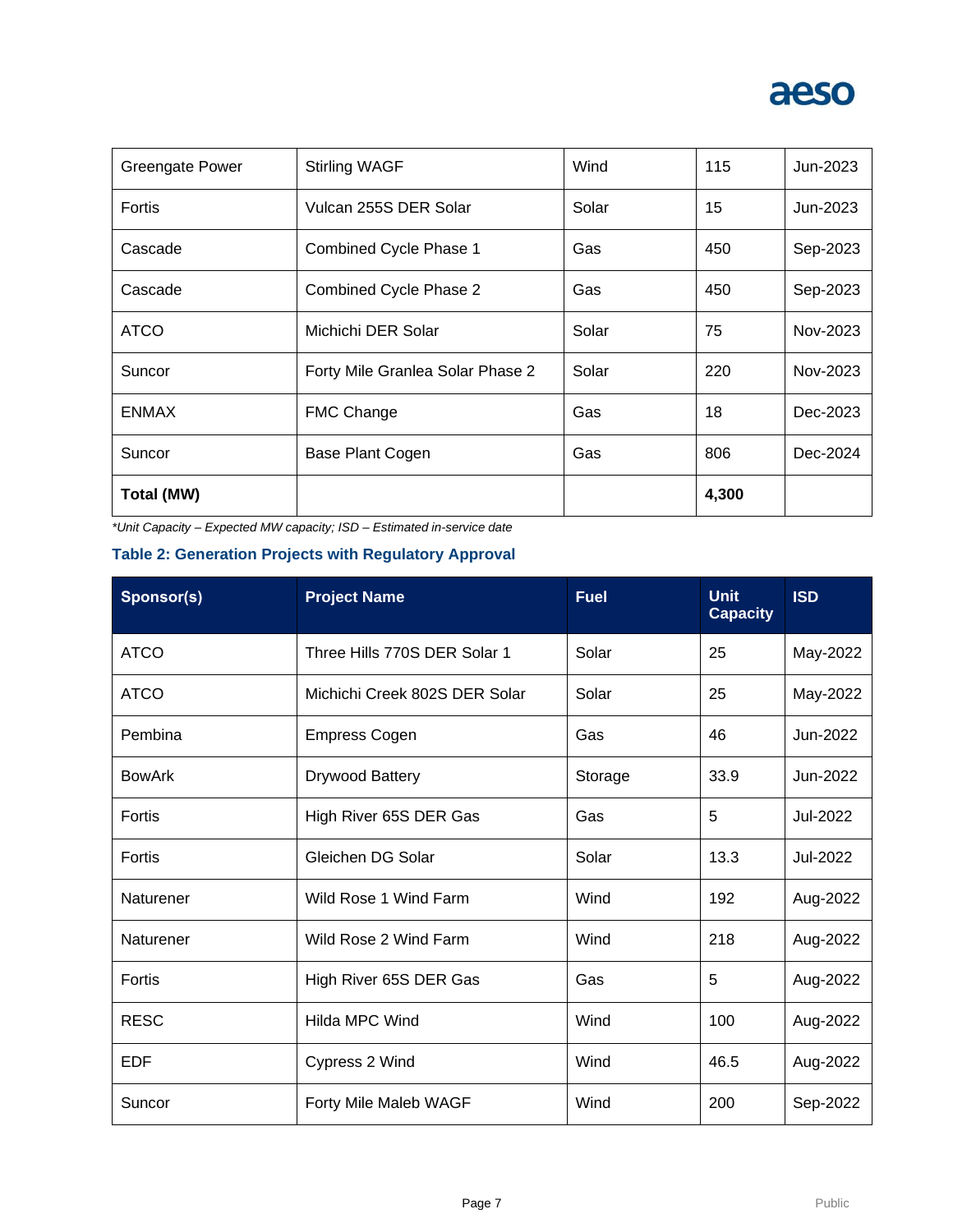| Fortis               | Buffalo Atlee Cluster 4 DER Wind                                 | Wind    | 10             | Sep-2022 |
|----------------------|------------------------------------------------------------------|---------|----------------|----------|
| <b>TCE</b>           | Saddlebrook Solar Storage                                        | Solar   | 102.5          | Sep-2022 |
| <b>TCE</b>           | Saddlebrook Solar Storage                                        | Storage | 6.5            | Sep-2022 |
| Fortis               | Chappice Lake 649S DER Solar                                     | Solar   | 15             | Sep-2022 |
| <b>ATCO</b>          | Fieldgate 824S DER Gas                                           | Gas     | 16             | Oct-2022 |
| <b>ENMAX</b>         | <b>Barlow Park DER Solar</b>                                     | Solar   | 27             | Oct-2022 |
| <b>ATCO</b>          | Youngstown 772S DER Solar                                        | Solar   | 6              | Oct-2022 |
| <b>EDPR</b>          | Sharp Hills Wind Farm                                            | Wind    | 297.1          | Oct-2022 |
| <b>MECL</b>          | Kirkcaldy MPC Solar                                              | Solar   | 350            | Nov-2022 |
| Fortis               | Metiskow 648S DER Solar                                          | Solar   | 22.5           | Dec-2022 |
| Fortis               | Metiskow 648S DER Solar                                          | Storage | 22.5           | Dec-2022 |
| Fortis               | Lake<br>267S<br>Killarney<br><b>DER</b><br>Solar/Battery Storage | Solar   | 22.5           | Dec-2022 |
| Fortis               | Killarney<br>267S<br>Lake<br><b>DER</b><br>Solar/Battery Storage | Storage | 22.5           | Dec-2022 |
| <b>ATCO</b>          | Oyen 767S DER Solar                                              | Solar   | 15             | Dec-2022 |
| <b>ENMAX</b>         | FMC DER Cogen                                                    | Gas     | $\overline{7}$ | Dec-2022 |
| Fortis               | Joffre 535S DER Solar                                            | Solar   | 25             | Dec-2022 |
| Fortis               | Joffre 535S DER Solar 2                                          | Solar   | 22             | Dec-2022 |
| <b>EPC</b>           | SS-24 DER Solar                                                  | Solar   | 37             | Dec-2022 |
| <b>ATCO</b>          | Michichi Creek 802S DER Solar                                    | Solar   | 13.5           | Feb-2023 |
| <b>ATCO</b>          | Michichi Creek 802S DER Solar                                    | Storage | 8              | Feb-2023 |
| Invenergy            | <b>Schuler Wind</b>                                              | Wind    | 150            | Mar-2023 |
| <b>BluEarth</b>      | <b>Wheatcrest MPC Solar</b>                                      | Solar   | 60             | Mar-2023 |
| <b>Capital Power</b> | Genesee 1 Repower GT (unit 6 Gas)                                | Gas     | 430            | May-2023 |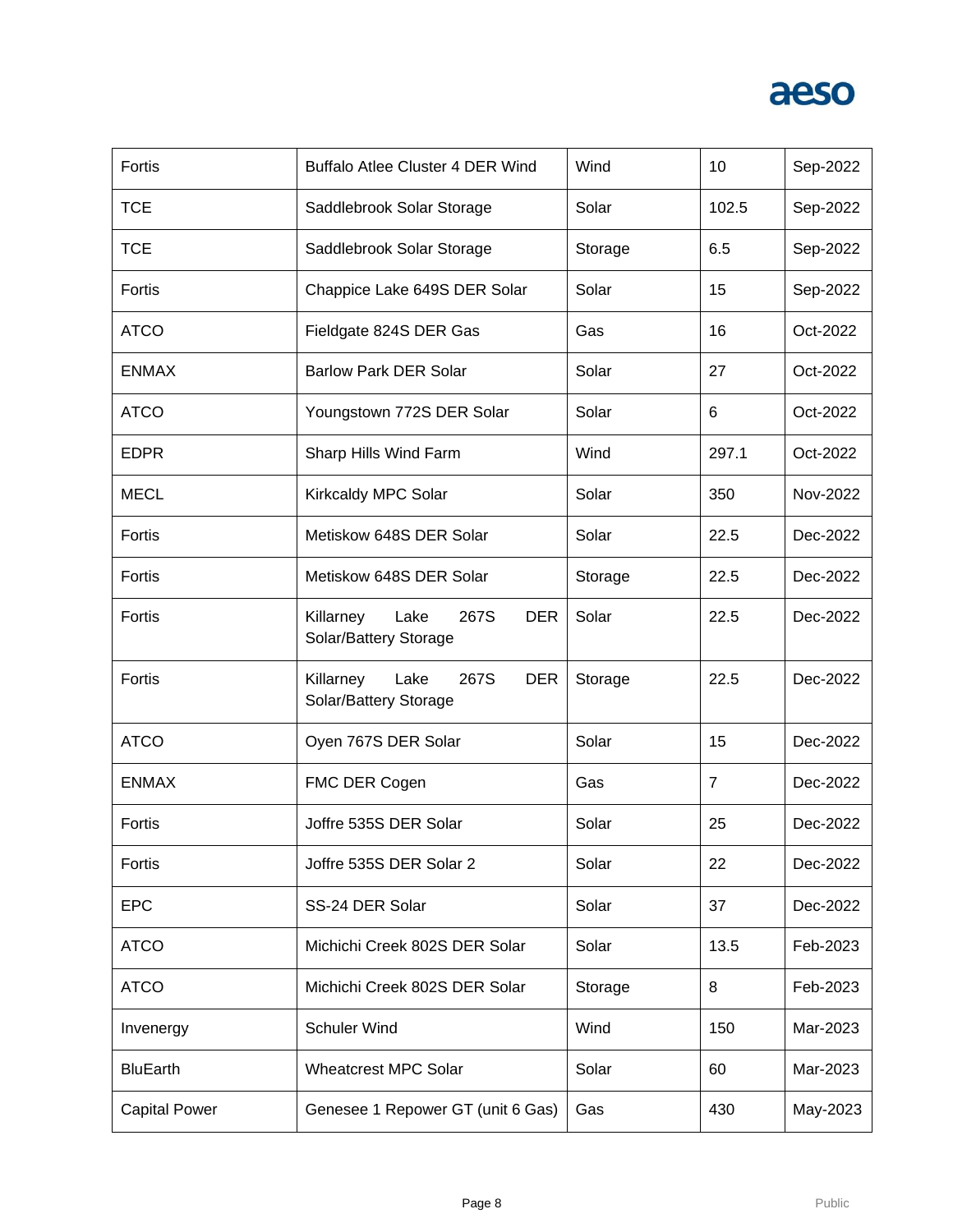| Enbridge                    | <b>WhiteTail Peaking Station</b>  | Gas     | 200   | May-2023   |
|-----------------------------|-----------------------------------|---------|-------|------------|
| <b>RESL</b>                 | Renewable Energy Service WAGF     | Wind    | 47    | Jun-2023   |
| <b>Greengate Power</b>      | Paintearth Wind Farm              | Wind    | 150   | Jul-2023   |
| Potentia                    | Stirling WAGF Phase 2             | Wind    | 26    | Jul-2023   |
| <b>Capital Power</b>        | Genesee 2 Repower GT (unit 7 Gas) | Gas     | 430   | Aug-2023   |
| Pteragen                    | Peace Butte MPC Wind              | Wind    | 122   | Sep-2023   |
| <b>OEWFL</b>                | Old Elm Wind                      | Wind    | 60    | Dec-2023   |
| <b>Capital Power</b>        | Genesee 1 Repower ST              | Gas     | 286   | Jan-2024   |
| <b>Capital Power</b>        | Genesee 2 Repower ST              | Gas     | 286   | Apr-2024   |
| <b>Prairie Lights Power</b> | <b>Grand Prairie MPC Gas</b>      | Gas     | 400   | Jun-2024   |
| <b>Turning Point Gen</b>    | Canyon Creek PHES Storage         | Storage | 75    | Jul-2024   |
| Sunset Solar Inc.           | Sunset Solar                      | Solar   | 60    | TBD        |
| TransAlta                   | Sundance Unit 5 Gas               | Gas     | 795   | TBD        |
| <b>ATCO</b>                 | Ksituan River 754S DER Gas        | Gas     | 66    | <b>TBD</b> |
| PetroChina                  | MacKay-Phase 1                    | Gas     | 85    | <b>TBD</b> |
| Syncrude                    | Mildred Lake (Base Plant)-Phase 1 | Gas     | 85    | TBD        |
| Sequoia Energy              | Schuler WAGF (MPC)                | Wind    | 100   | <b>TBD</b> |
| Heartland                   | <b>Rainbow Lake Gas</b>           | Gas     | 45    | <b>TBD</b> |
| Suncor                      | Hand Hills Wind Energy Project    | Wind    | 80    | <b>TBD</b> |
| <b>Imperial Oil</b>         | Kearl - Phase 2                   | Gas     | 100   | <b>TBD</b> |
| Imperial Oil                | Kearl - Phase 3                   | Gas     | 35    | <b>TBD</b> |
| Pattern Development         | Lanfine South Wind                | Wind    | 129.6 | <b>TBD</b> |
| Total (MW)                  |                                   |         | 6,680 |            |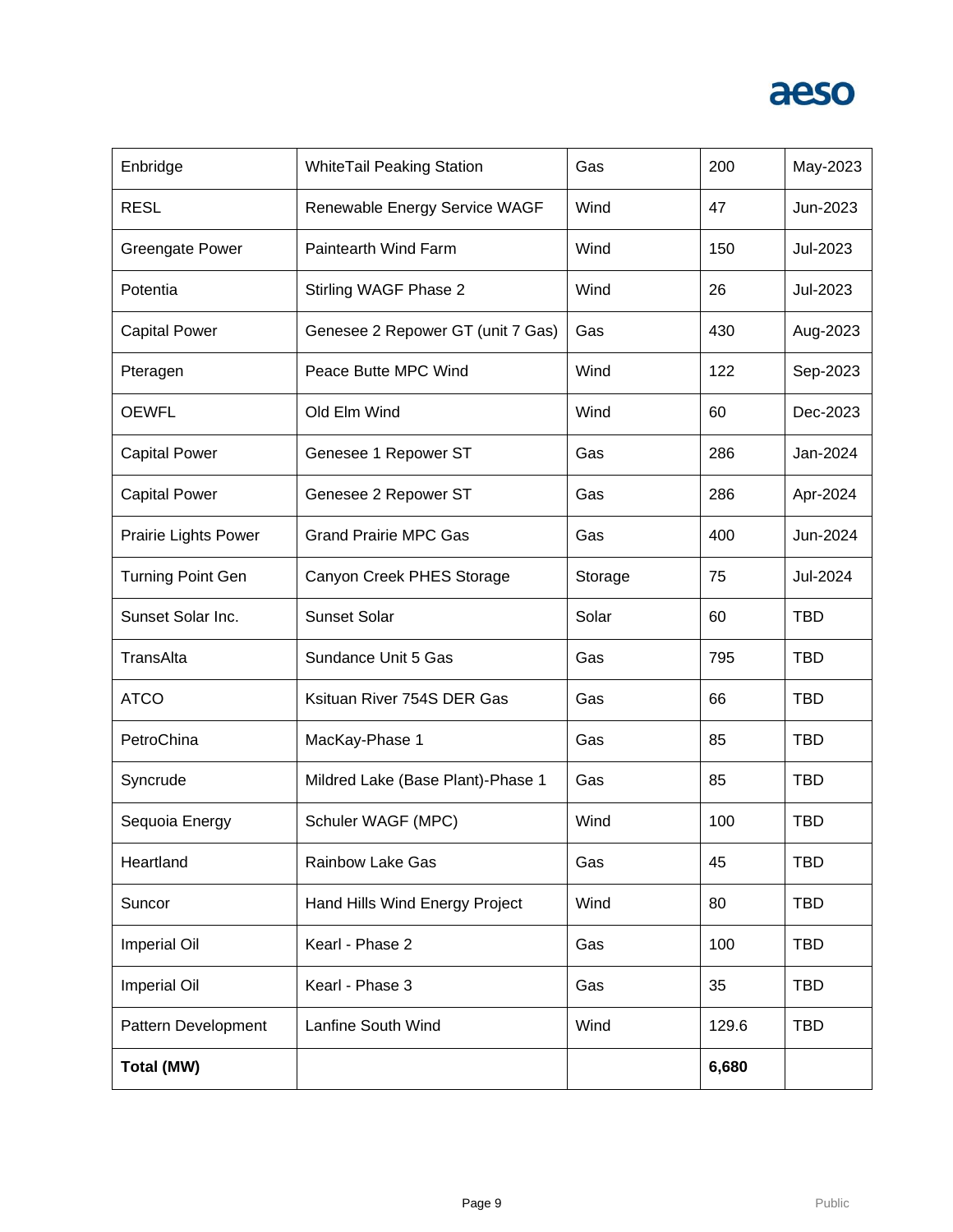### **Table 3: Generation Projects that have been Announced, Applied for AESO Connection, and/or Applied for Regulatory Approval**

| Sponsor(s)           | <b>Project Name</b>              | <b>Fuel</b> | <b>Unit</b><br><b>Capacity</b> | <b>ISD</b> |
|----------------------|----------------------------------|-------------|--------------------------------|------------|
| Fortis               | Castle Meridian DER Wind         | Wind        | 22                             | May-2022   |
| Fortis               | Rimbey 297S DER Gas              | Gas         | 7.25                           | Jul-2022   |
| <b>ATCO</b>          | Poplar Hill 790S DER Gas         | Gas         | 16.5                           | Sep-2022   |
| Fortis               | Hughenden 213S DER Battery       | Storage     | 20                             | Sep-2022   |
| Wild Run             | <b>Grizzly Bear Wind Phase 2</b> | Wind        | 34                             | Oct-2022   |
| <b>Capital Power</b> | Genesee GN2 Modification         | Coal        | 20                             | Oct-2022   |
| Fortis               | Taber 83S DER Solar 1            | Solar       | 19                             | Nov-2022   |
| Fortis               | Taber 83S DER Solar 2            | Solar       | 16                             | Nov-2022   |
| Fortis               | Taber 83S DER Solar 3            | Solar       | 16                             | Nov-2022   |
| Fortis               | Taber 83S DER Solar 4            | Solar       | 14                             | Nov-2022   |
| <b>ATCO</b>          | Sturgeon 734S DER Battery        | Storage     | 20                             | Nov-2022   |
| Fortis               | Nilrem 574S DER Battery          | Storage     | 40                             | Nov-2022   |
| Fortis               | Cutting Lake 227S DER Gas        | Gas         | 12                             | Nov-2022   |
| <b>HEP Energy</b>    | <b>Alderson Solar</b>            | Solar       | 100                            | Dec-2022   |
| GL&PC                | Sollair Solar                    | Solar       | 90                             | Dec-2022   |
| Greencells           | <b>Estuary Solar</b>             | Solar       | 200                            | Dec-2022   |
| Claresholm Solar LP  | Claresholm Solar                 | Solar       | 20                             | Dec-2022   |
| <b>ATCO</b>          | Thornton 2091S DER Gas           | Gas         | 17.1                           | Dec-2022   |
| Fortis               | Bullshead 523S DER Solar         | Solar       | 22.3                           | Jan-2023   |
| Solar Krafte         | Vauxhall                         | Solar       | 150                            | Feb-2023   |
| Solar Krafte         | <b>Brooks</b>                    | Solar       | 400                            | Feb-2023   |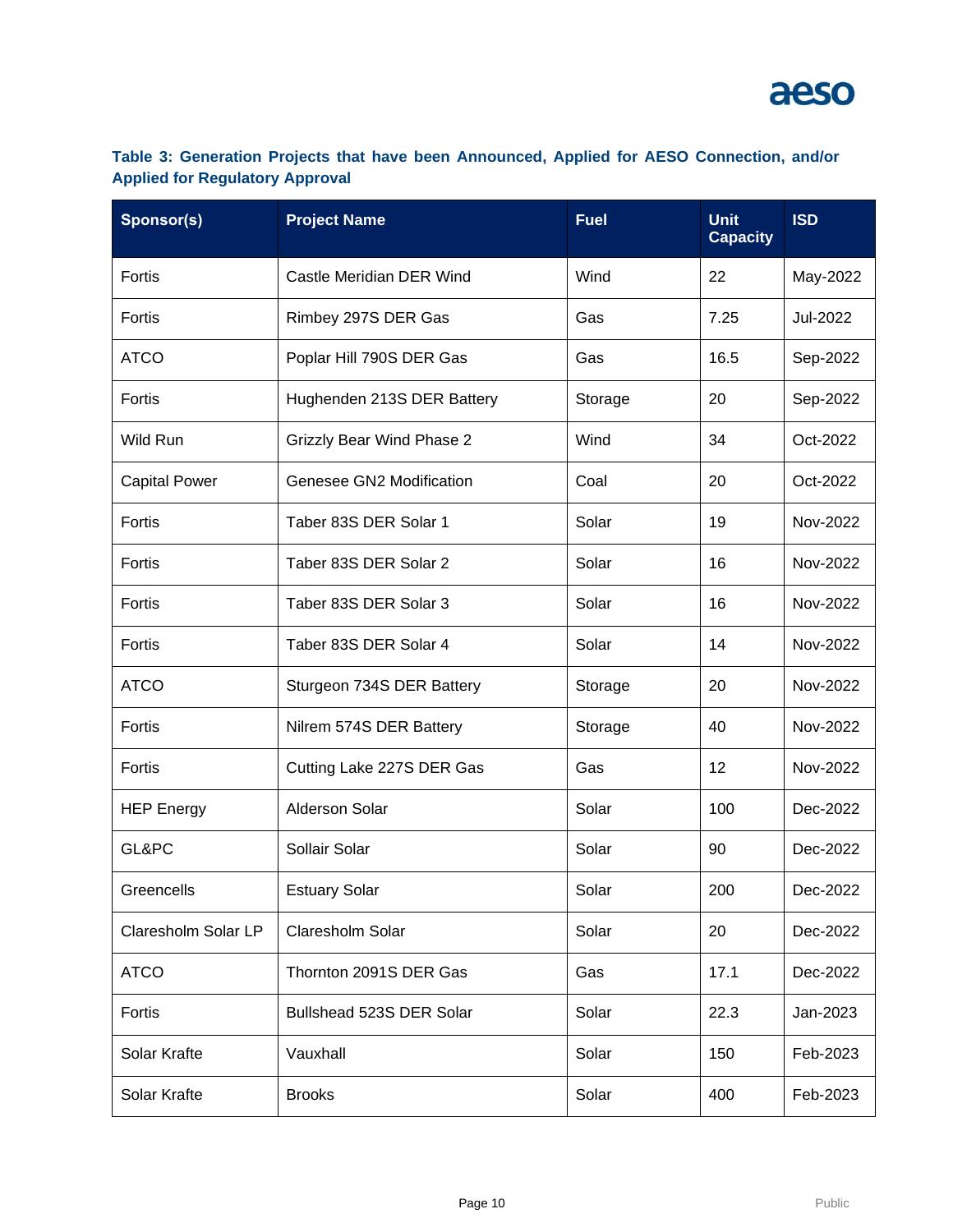| Enerfin                    | <b>Winnifred MPC Wind</b>          | Wind    | 90   | Feb-2023 |
|----------------------------|------------------------------------|---------|------|----------|
| <b>Buffalo Plains farm</b> | <b>Buffalo Plains MPC Wind</b>     | Wind    | 466  | Apr-2023 |
| <b>CEC</b>                 | Beddington 162S Gas                | Gas     | 26   | May-2023 |
| Kiwetinohk                 | Opal Gas                           | Gas     | 101  | May-2023 |
| Pembina                    | Duvernay Cogen                     | Gas     | 46   | Jun-2023 |
| COL                        | Chinook 181S DER Solar             | Solar   | 8.75 | Jun-2023 |
| EER                        | Foothills Solar II                 | Solar   | 100  | Jun-2023 |
| Shell                      | <b>SR Scotford Solar</b>           | Solar   | 58   | Jun-2023 |
| <b>PRD</b>                 | <b>Halsbury Solar</b>              | Solar   | 84   | Jun-2023 |
| <b>RESC</b>                | Forty Mile MPC Wind                | Wind    | 400  | Jun-2023 |
| <b>ATCO</b>                | Goodfare 815S DER Battery          | Storage | 20   | Jun-2023 |
| EER                        | Foothills MPC Solar                | Solar   | 150  | Jun-2023 |
| <b>Capital Power</b>       | Halkirk 2 MPC Wind                 | Wind    | 150  | Jul-2023 |
| <b>Capital Power</b>       | Whitla MPC Solar                   | Solar   | 88   | Jul-2023 |
| TransAlta                  | Willow Creek 1 MPC Wind            | Wind    | 70   | Jul-2023 |
| TransAlta                  | Willow Creek 2 MPC Wind            | Wind    | 70   | Jul-2023 |
| <b>RESC</b>                | Nova MPC Solar                     | Solar   | 150  | Jul-2023 |
| Enerfin                    | <b>Winnifred Wind Modification</b> | Wind    | 38   | Jul-2023 |
| <b>PR</b>                  | Prominence MPC Solar               | Solar   | 80   | Jul-2023 |
| <b>GSI</b>                 | Georgetown Solar                   | Solar   | 230  | Aug-2023 |
| Georgetown                 | <b>Battery Addition</b>            | Storage | 100  | Aug-2023 |
| <b>EDF</b>                 | North Slope Solar                  | Solar   | 200  | Sep-2023 |
| <b>EDF</b>                 | <b>Bull Trail Wind</b>             | Wind    | 300  | Sep-2023 |
| Sol                        | Aurora Solar Battery               | Solar   | 200  | Sep-2023 |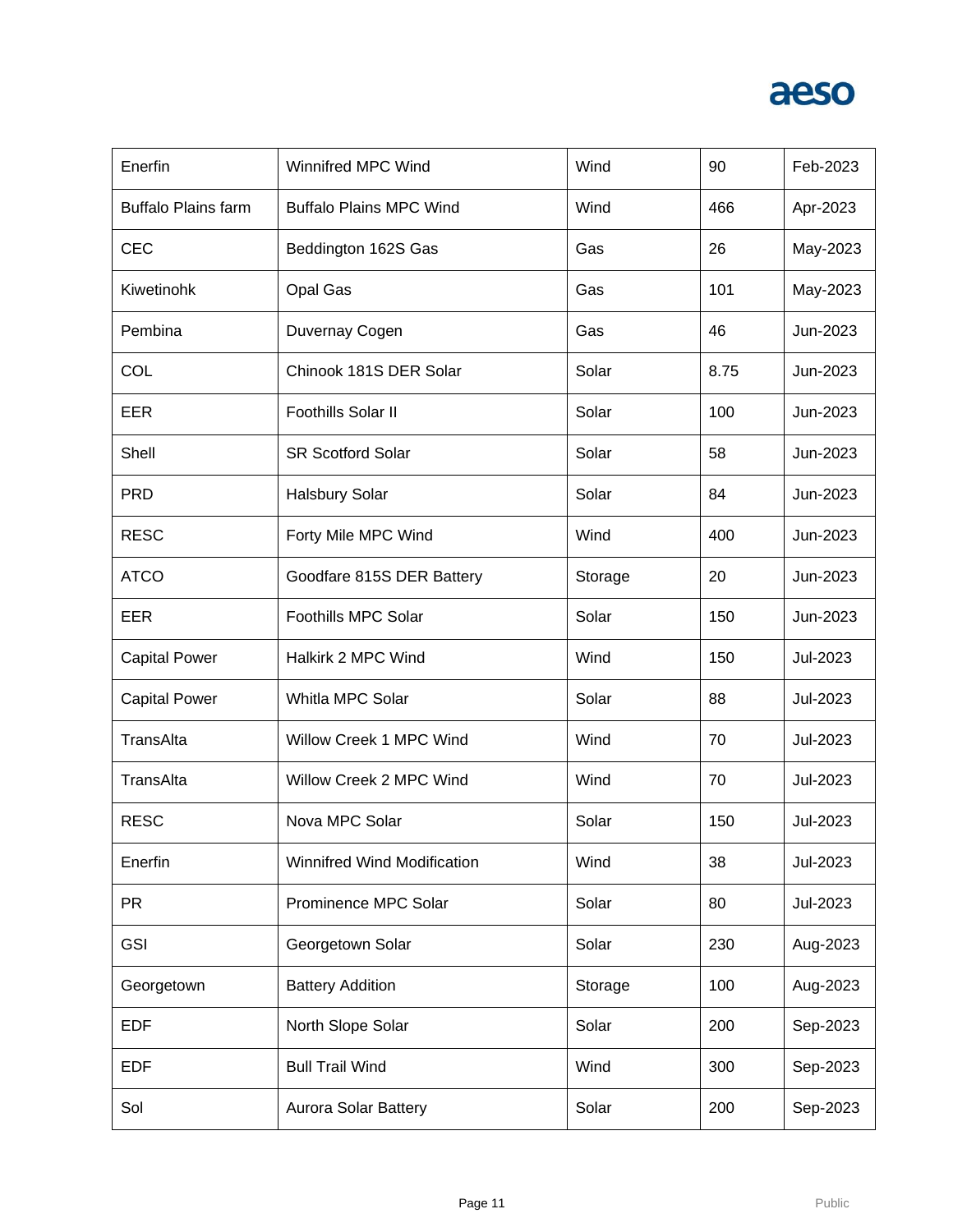| Sol          | <b>Aurora Solar Battery</b>        | Storage | 100  | Sep-2023 |
|--------------|------------------------------------|---------|------|----------|
| Fortis       | West Brooks 28S DER Solar          | Solar   | 23   | Sep-2023 |
| Clem         | Geo Castle Meridian MPC Solar      | Solar   | 75   | Sep-2023 |
| <b>CP</b>    | Genesee MPC Battery                | Storage | 0    | Sep-2023 |
| DP Energy    | Saamis Solar Park                  | Solar   | 325  | Sep-2023 |
| <b>ENGIE</b> | <b>Duchess Solar</b>               | Solar   | 90   | Sep-2023 |
| <b>EDTI</b>  | Edmonton 3 H2 Plant Cogen          | Gas     | 100  | Sep-2023 |
| Fortis       | Moon Lake DER Solar                | Solar   | 18.4 | Sep-2023 |
| Fortis       | Stony Plain 434S DER Solar         | Solar   | 18.4 | Sep-2023 |
| Fortis       | Buford 538S DER Solar              | Solar   | 18.4 | Sep-2023 |
| Fortis       | Tilley 498S DER Solar              | Solar   | 23.6 | Sep-2023 |
| Fortis       | Tilley 498S DER Solar              | Storage | 8    | Sep-2023 |
|              |                                    |         |      |          |
| ABO          | Fox Meadows MPC Wind               | Wind    | 200  | Dec-2023 |
| Phoenix      | <b>MPC Solar</b>                   | Solar   | 299  | Dec-2023 |
| Enerfin      | Sylvan Lake MPC Solar              | Solar   | 120  | Dec-2023 |
| Enfinite     | <b>Blackie MPC Battery</b>         | Storage | 300  | Dec-2023 |
| Enfinite     | Nilrem MPC Battery                 | Storage | 150  | Dec-2023 |
| Solar Krafte | Rainier                            | Solar   | 450  | Dec-2023 |
| <b>SPWC</b>  | Willow Ridge Wind                  | Wind    | 250  | Dec-2023 |
| <b>SPWC</b>  | <b>Willow Ridge Battery</b>        | Storage | 50   | Dec-2023 |
| TA           | Alberta Hydro WaterCharger Battery | Storage | 180  | Dec-2023 |
| Greengate    | Jurassic MPC Solar Battery         | Solar   | 300  | Dec-2023 |
| Greengate    | Jurassic MPC Solar Battery         | Storage | 300  | Dec-2023 |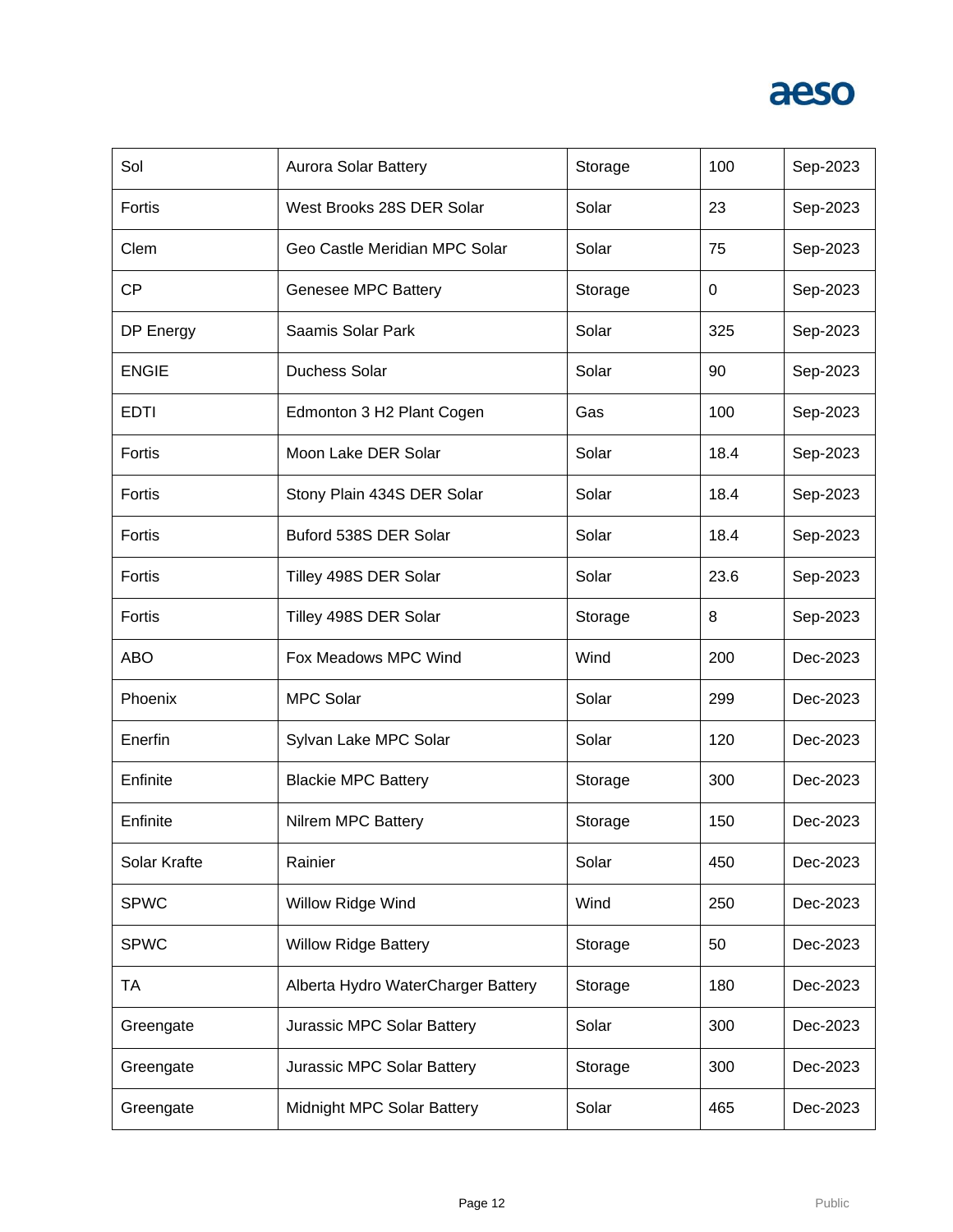| Greengate            | Midnight MPC Solar Battery        | Storage | 465  | Dec-2023 |
|----------------------|-----------------------------------|---------|------|----------|
| Greengate            | Luna MPC Solar Battery            | Solar   | 530  | Dec-2023 |
| Greengate            | Luna MPC Solar Battery            | Storage | 530  | Dec-2023 |
| <b>RESC</b>          | <b>Big Sky Solar</b>              | Solar   | 120  | Jan-2024 |
| Kiwetinohk           | <b>Homestead MPC Solar</b>        | Solar   | 400  | Mar-2024 |
| Fortis               | <b>Blackmud DER Solar</b>         | Solar   | 24   | Apr-2024 |
| Fortis               | Leduc DER Solar                   | Solar   | 67.3 | Apr-2024 |
| Fortis               | Devon DER Solar                   | Solar   | 21   | Apr-2024 |
| Greengate            | Luna 2 MPC Solar Battery          | Solar   | 465  | Apr-2024 |
| Greengate            | Luna 2 MPC Solar Battery          | Storage | 465  | Apr-2024 |
| Kiwetinohk           | <b>Granum MPC Solar</b>           | Solar   | 400  | May-2024 |
| Aira                 | <b>MPC Solar</b>                  | Solar   | 450  | Jun-2024 |
| <b>EDF</b>           | <b>Bull Trail 2 Wind</b>          | Wind    | 200  | Jun-2024 |
| Frontline            | Red Deer MPC Solar                | Solar   | 450  | Jun-2024 |
| Frontline            | Kneehill MPC Solar                | Solar   | 450  | Jun-2024 |
| Dolcy                | Dolcy Solar Battery               | Solar   | 250  | Jun-2024 |
| <b>Dolcy</b>         | <b>Dolcy Solar Battery</b>        | Storage | 100  | Jun-2024 |
| <b>RESC</b>          | Oyen MPC Wind                     | Wind    | 250  | Jun-2024 |
| <b>Capital Power</b> | Aldersyde Solar                   | Solar   | 200  | Jun-2024 |
| TransAlta            | <b>Riplinger MPC Wind</b>         | Wind    | 300  | Jul-2024 |
| <b>ENGIE</b>         | <b>Buffalo Trail North Wind</b>   | Wind    | 200  | Aug-2024 |
| Ascent               | Sunnynook Solar Battery           | Solar   | 250  | Aug-2024 |
| Ascent               | <b>Sunnynook Solar Battery</b>    | Storage | 100  | Aug-2024 |
| <b>BluEarth</b>      | <b>Bindloss MPC Solar Battery</b> | Solar   | 100  | Aug-2024 |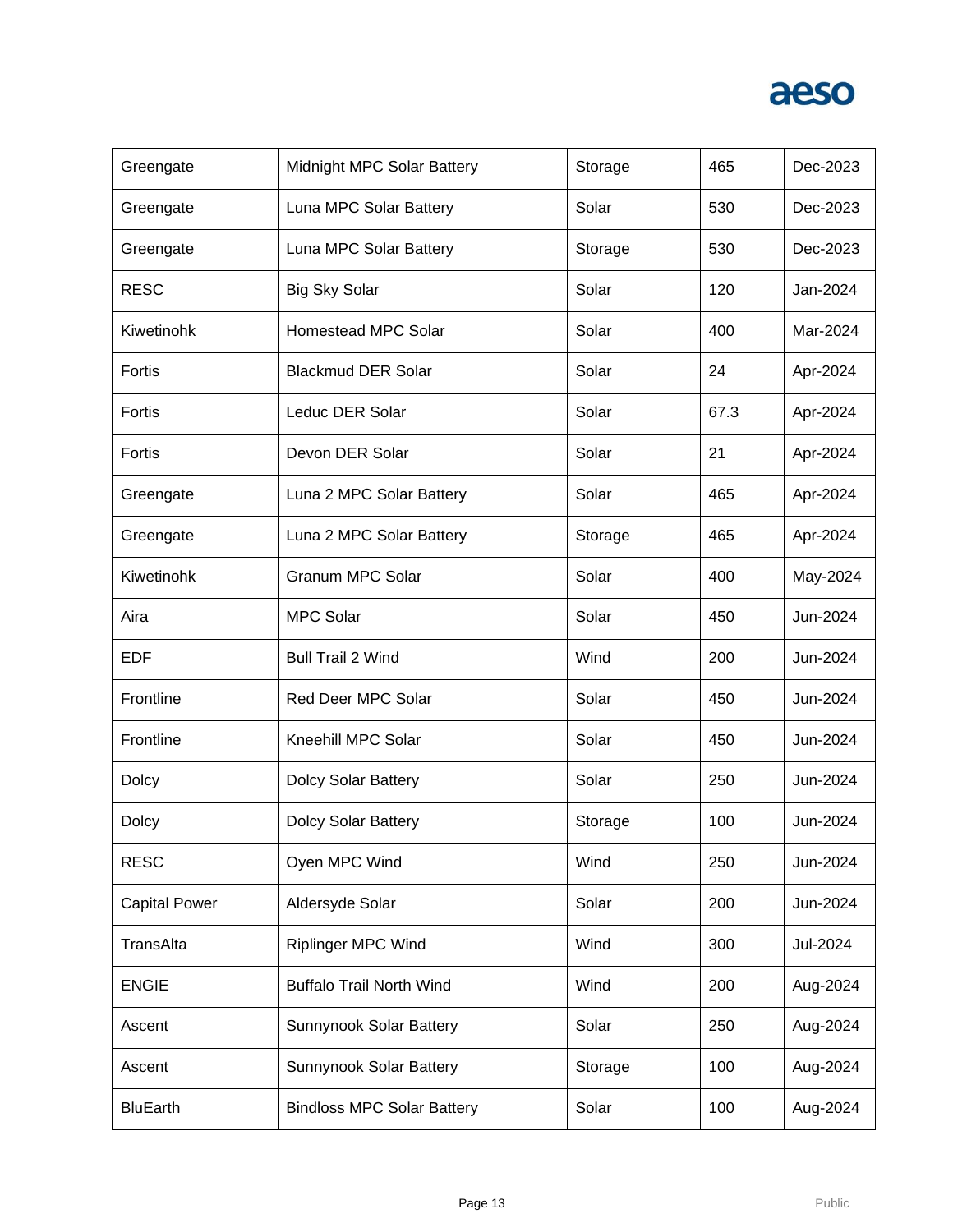| <b>BluEarth</b>      | <b>Bindloss MPC Solar Battery</b>   | Storage | 20   | Aug-2024   |
|----------------------|-------------------------------------|---------|------|------------|
| Northland            | <b>Buffalo Trail WAGF</b>           | Wind    | 100  | Aug-2024   |
| <b>NGCI</b>          | Ermineskin Cree Nation Solar        | Solar   | 80   | Aug-2024   |
| EDF                  | Cypress 3 Wind                      | Wind    | 75   | Sep-2024   |
| Enfinite             | <b>Bowmanton MPC Battery</b>        | Storage | 500  | Sep-2024   |
| Enfinite             | <b>Foothills MPC Battery</b>        | Storage | 400  | Sep-2024   |
| TransAlta            | <b>Tempest MPC Wind</b>             | Wind    | 100  | Sep-2024   |
| Cache                | Rising Sun Solar                    | Solar   | 125  | Sep-2024   |
| <b>Spirit Pine</b>   | Lone Pine WAGF                      | Wind    | 173  | Dec-2024   |
| Fortis               | Duchess 339S DER Solar              | Solar   | 19.8 | Dec-2024   |
| Fortis               | Ponoka 331S DER Solar Battery       | Solar   | 23.2 | Dec-2024   |
| Fortis               | Ponoka 331S DER Solar Battery       | Storage | 7.8  | Dec-2024   |
| Fortis               | Duchess 339S DER Solar Battery      | Solar   | 19.8 | Dec-2024   |
| Fortis               | Duchess 339S DER Solar Battery      | Storage | 6.7  | Dec-2024   |
| Greenlight           | <b>Greenlight MPC Gas</b>           | Gas     | 466  | Jan-2025   |
| Pengrowth            | Cold Lake Area Energy Centre        | Gas     | 100  | Apr-2025   |
| <b>CP</b>            | Rolling Hills MPC Wind              | Wind    | 190  | Jun-2025   |
| Kiwetinohk           | Maskwa MPC Gas                      | Gas     | 450  | Jul-2025   |
| Kalina Pincher Creek | CO2 MPC Combined Cycle              | Gas     | 438  | Aug-2025   |
| Kiwetinohk           | Flipi MPC Gas                       | Gas     | 444  | Aug-2025   |
| Federation           | Marguerite Lake CAE Storage         | Storage | 320  | Sep-2025   |
| Fortis               | Peace Butte 404S DER Wind           | Wind    | 22   | Oct-2025   |
| NextEra              | Red Deer Battery Energy Storage     | Storage | 40   | <b>TBD</b> |
| NextEra              | <b>Ghost Pine Battery ES System</b> | Storage | 30   | <b>TBD</b> |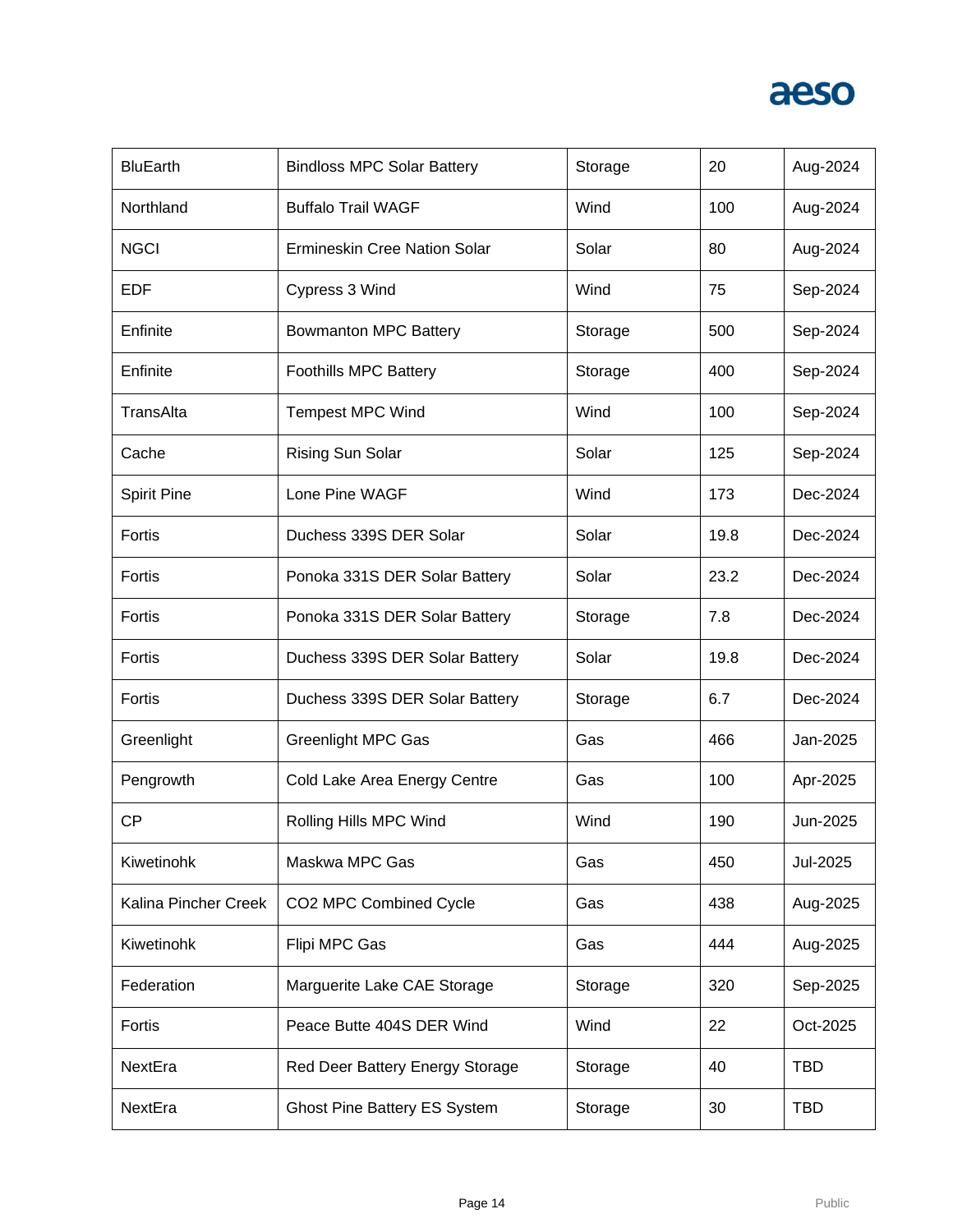| Enterprise             | <b>Prosperity Wind</b>              | Wind    | 175    | <b>TBD</b> |
|------------------------|-------------------------------------|---------|--------|------------|
| <b>Joss Wind</b>       | Northern Lights WAGF                | Wind    | 400    | <b>TBD</b> |
| Archer                 | Piikani Solar                       | Solar   | 40     | <b>TBD</b> |
| Altagas                | <b>Glenridge Wind</b>               | Wind    | 150    | <b>TBD</b> |
| <b>RealPart</b>        | Calgary Area Solar                  | Solar   | 150    | <b>TBD</b> |
| <b>ATCO</b>            | Coronation 773S Solar DG            | Solar   | 10     | <b>TBD</b> |
| Chiniki                | Chiniki Solar                       | Solar   | 40     | <b>TBD</b> |
| E.ON                   | Four Rivers Wind                    | Wind    | 450    | <b>TBD</b> |
| <b>EDP Renewables</b>  | <b>Blue Bridge Solar</b>            | Solar   | 150    | <b>TBD</b> |
| Northland              | Bow City MPC Solar                  | Solar   | 400    | <b>TBD</b> |
| Quill                  | Rocky Mountain Gas                  | Gas     | 295    | <b>TBD</b> |
| <b>PBC</b>             | Paul Band Solar                     | Solar   | 45     | <b>TBD</b> |
| Fortis                 | Acheson 305S DER Solar              | Solar   | 10     | <b>TBD</b> |
| Fortis                 | Red Deer 63S DER Solar              | Solar   | 20     | <b>TBD</b> |
| Suncor                 | Meadow Creek Cogen                  | Gas     | 126    | <b>TBD</b> |
| <b>ENGIE</b>           | <b>Buffalo Trail South MPC Wind</b> | Wind    | 400    | <b>TBD</b> |
| <b>ATCO</b>            | Bridge Creek 798S DER Gas           | Gas     | 10     | <b>TBD</b> |
| Fortis                 | Burdett 368S DER Solar Battery      | Solar   | 17.5   | <b>TBD</b> |
| Fortis                 | Burdett 368S DER Solar Battery      | Storage | 17.5   | <b>TBD</b> |
| Nose Hill              | <b>MPC Wind</b>                     | Wind    | 120    | <b>TBD</b> |
| <b>ATCO</b>            | Anderson 801S DER Solar             | Solar   | 13     | <b>TBD</b> |
| <b>ATCO</b>            | Updike 886S DER Gas                 | Gas     | 33     | <b>TBD</b> |
| <b>AHP Development</b> | Amisk Hydroelectric Project         | Hydro   | 330    | <b>TBD</b> |
| Total (MW)             |                                     |         | 22,719 |            |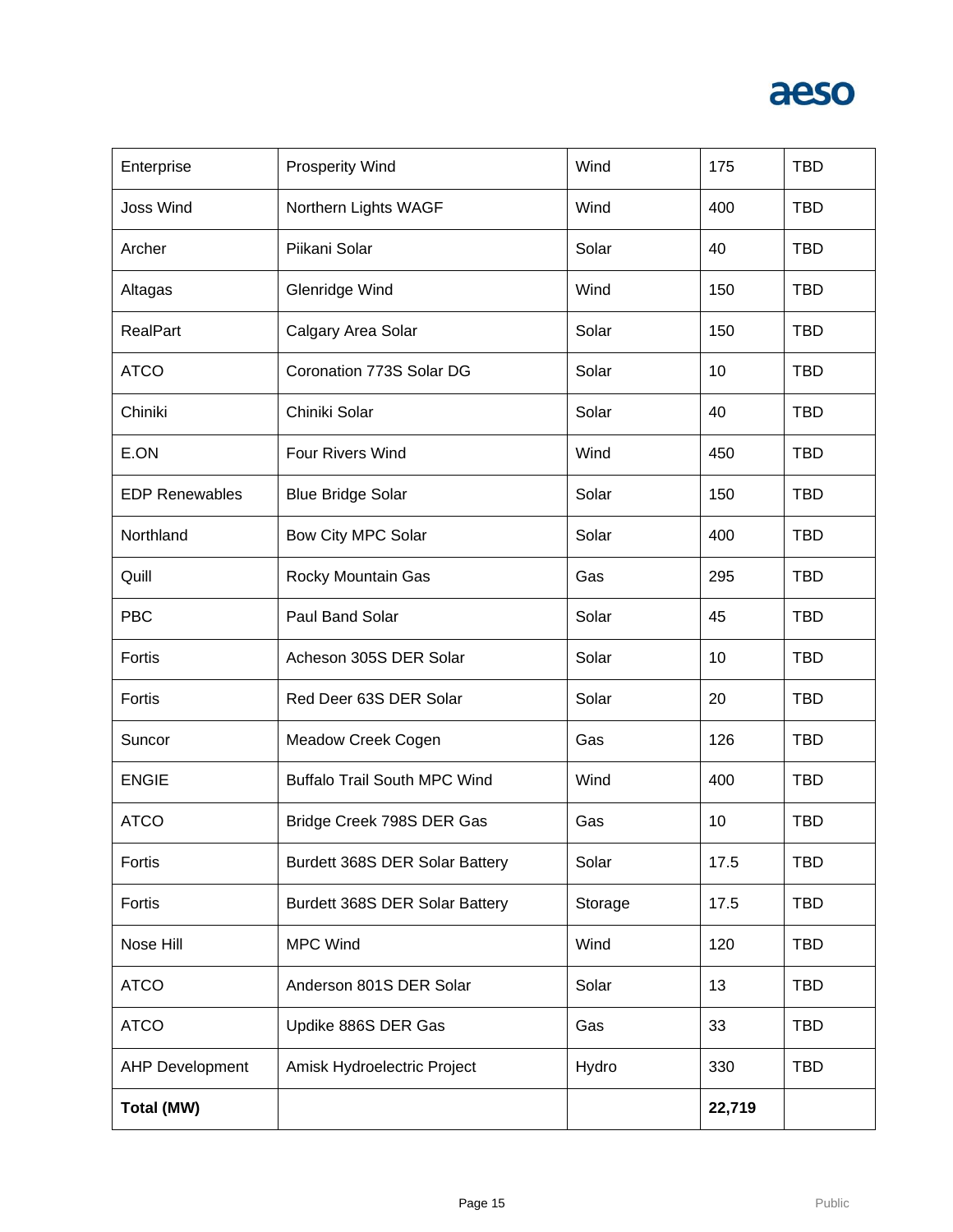

#### **Table 4: Generation Projects that have Announced to be Retired/Derated**

| Sponsor(s) | <b>Project Name</b> | <b>Fuel</b> | Unit Capacity* | <b>Date</b> | <b>Status</b> |
|------------|---------------------|-------------|----------------|-------------|---------------|
|            |                     |             |                |             |               |

*\*MC values are announced derate values*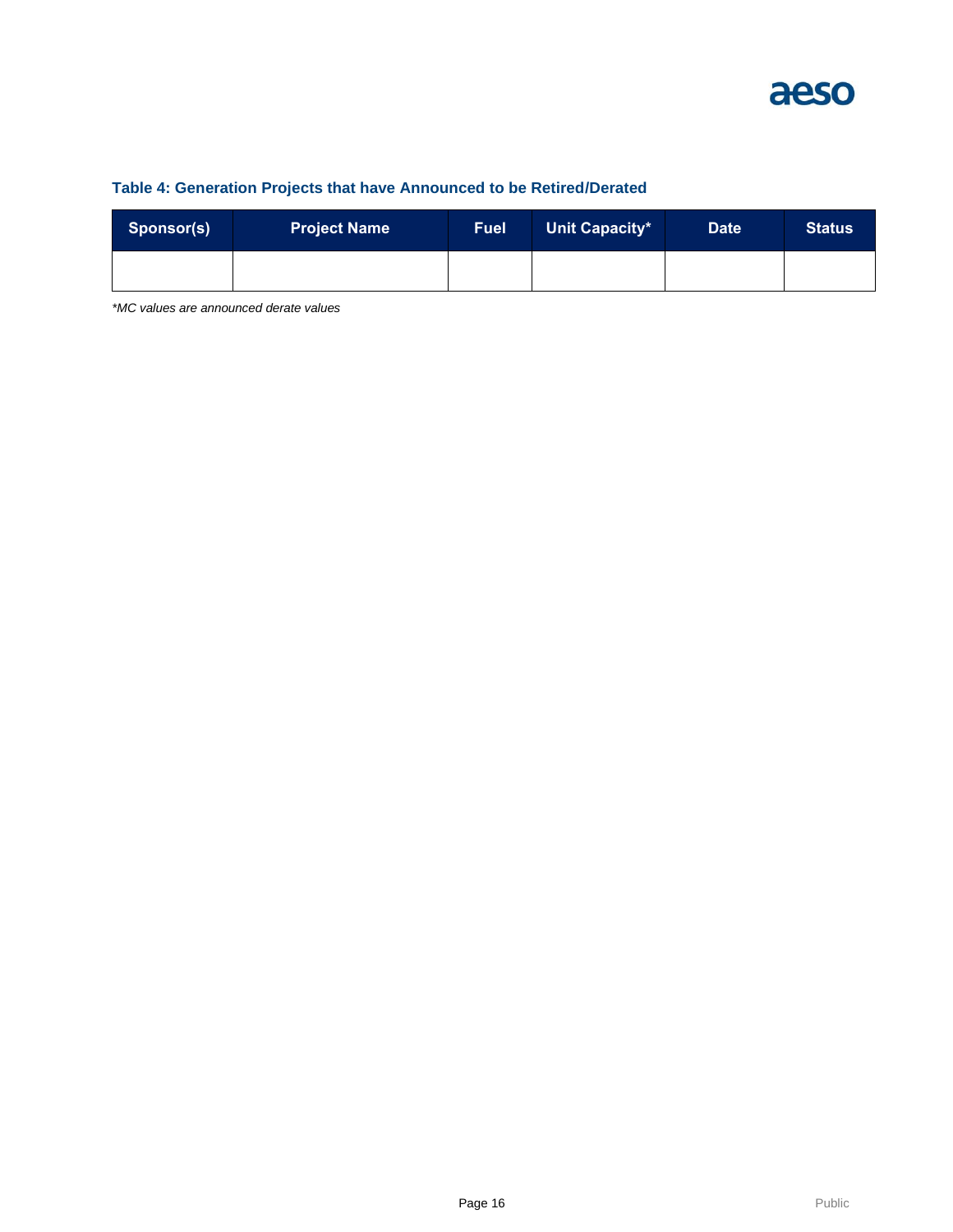# **Long Term Adequacy Report**

May 2022

### **Reserve Margin Metric**

The Reserve Margin Metric, shown in Figure 1, presents a comparison of generation supply and demand in Alberta. It is a calculation of the firm generation capacity at the time of system peak that is in excess of the system annual peak demand, expressed as a percentage of the system peak. Information on the annual peak demand within the reserve margin can be found on the AESO's [Forecasting](https://www.aeso.ca/grid/forecasting) web page. Firm generation is defined as installed and future generation capacity, adjusting for seasonal hydro capacity and behind-the-fence demand and generation, and excludes wind and solar capacity. Three forecast reserve margins are presented, each with different future supply additions. The supply additions correspond to the stage of the generation projects in the New Generation Projects and Retirements Metric. The metric is graphed with and without intertie capacity in one reserve margin since full import capability may not always be available at the time of system peak demand.



#### **Figure 1: Alberta Interconnected Electric System (AIES) Reserve Margin, 2012 – 2026**

**Enter Football Page 17** Public Public Public Public Public Public Public Public Public Public Public Public Public Public Public Public Public Public Public Public Public Public Public Public Public Public Public Public P

**Alberta Electric System Operator** 

Calgary Place, 2500, 330-5th Avenue SW Calgary, AB T2P 0L4

C Phone: 403-539-2450 | Fax: 403-539-2949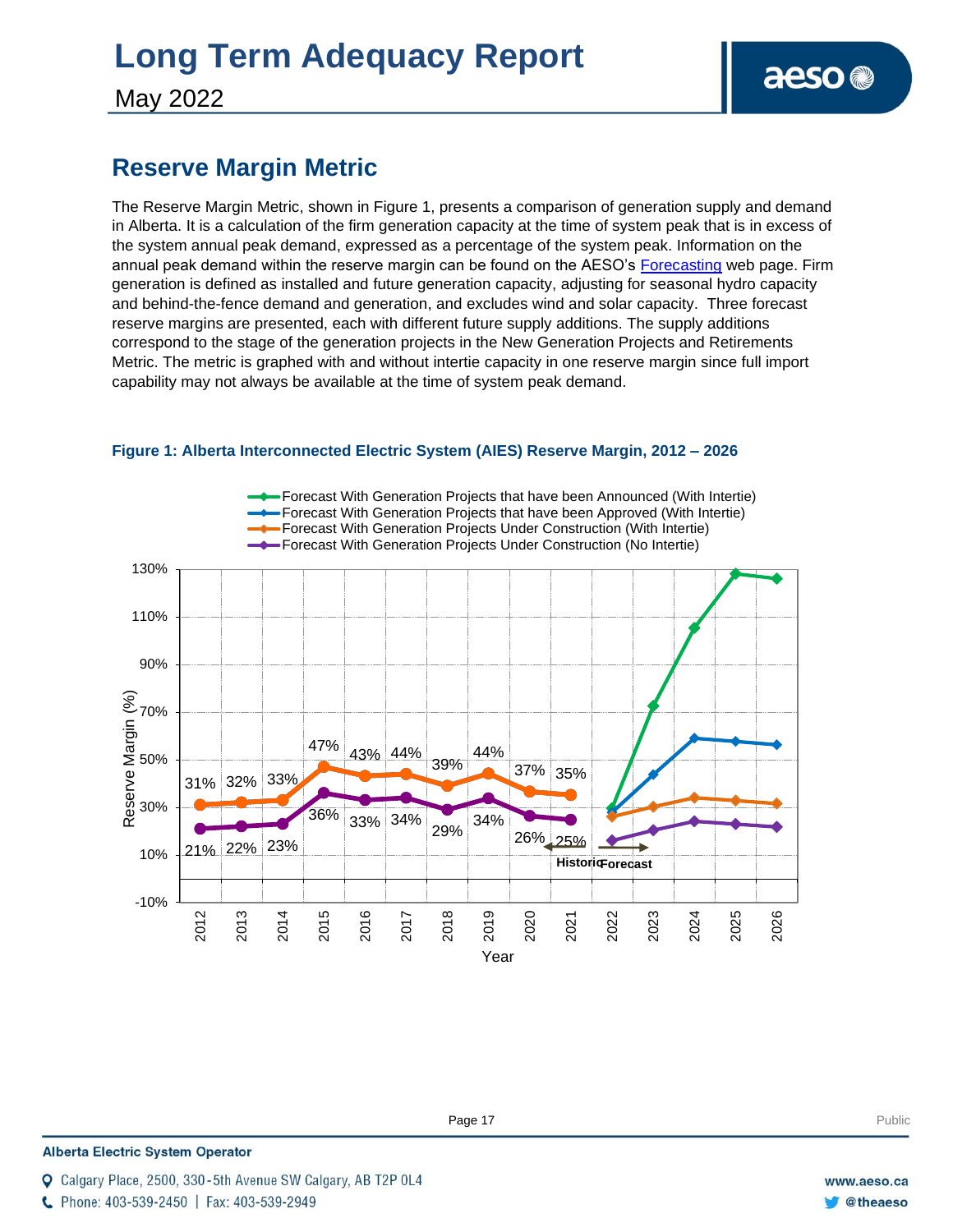

### **Supply Cushion Metric**

The Supply Cushion Metric provides visibility of the Alberta Internal Load's ability to meet peak demand daily. The supply cushion is the difference between the daily available firm supply minus daily peak demand. Only existing generation and generation under construction are used within the metric. The supply cushion refines the reserve margin calculation by using daily peak rather than annual and incorporates planned outages. Figure 2 presents the estimated daily supply cushion for the next two years. Figure 3 presents daily peak demand and firm supply by fuel type, as well as interties, wind and solar which are not included in the supply cushion calculation due to the intermittent or uncertain nature of the supply. When the supply cushion is negative in Figure 2, there is an increased level of reliance on interties and wind, as indicated in Figure 3.



**Figure 2: Alberta Internal Load (AIL) Daily Supply Cushion, May 1, 2022 to April 30, 2024**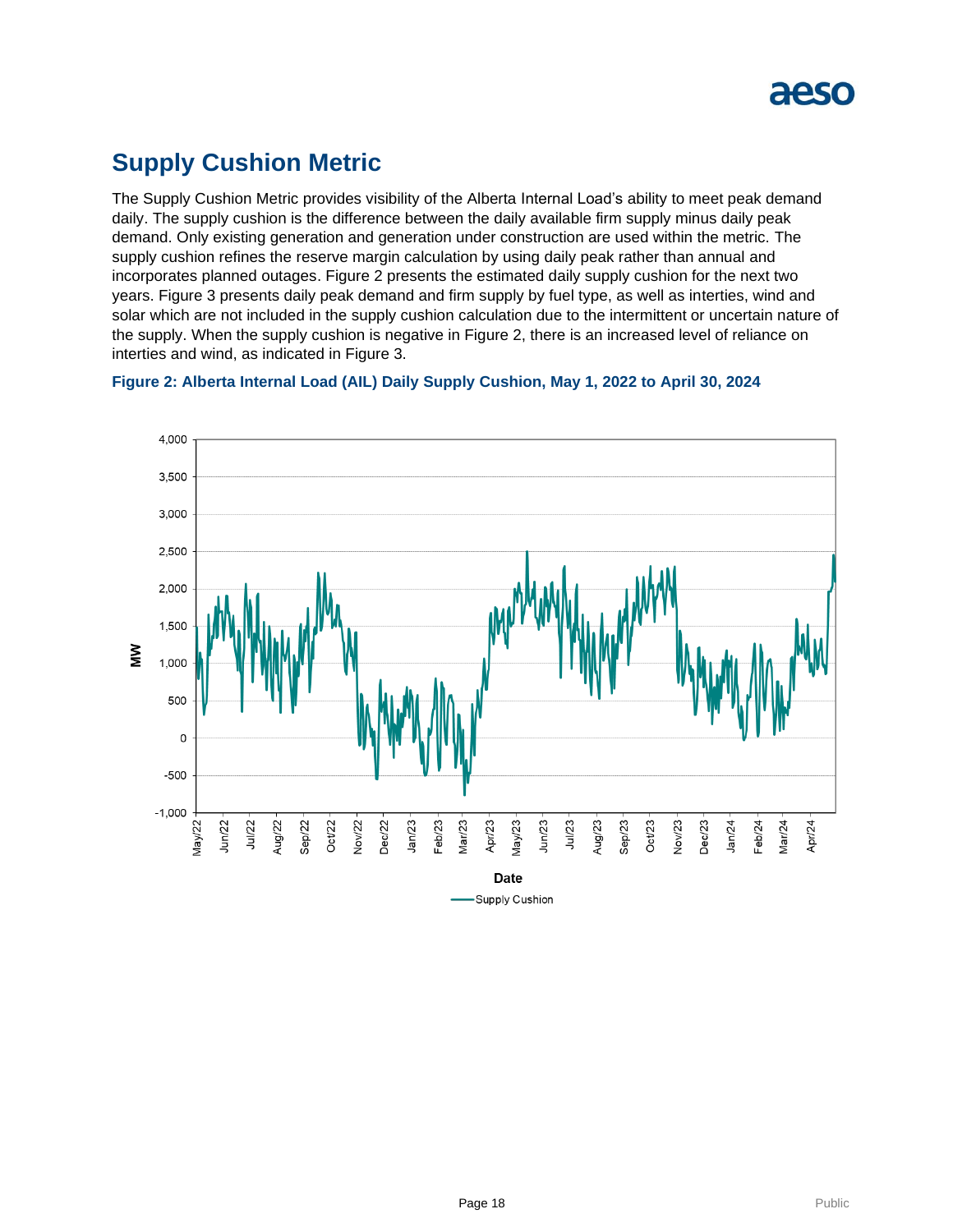



**Figure 3: Alberta Internal Load (AIL) Daily Peak Demand and Available Supply, May 1, 2022 to April 30, 2024**

Outage information as of Apr 20th 2022